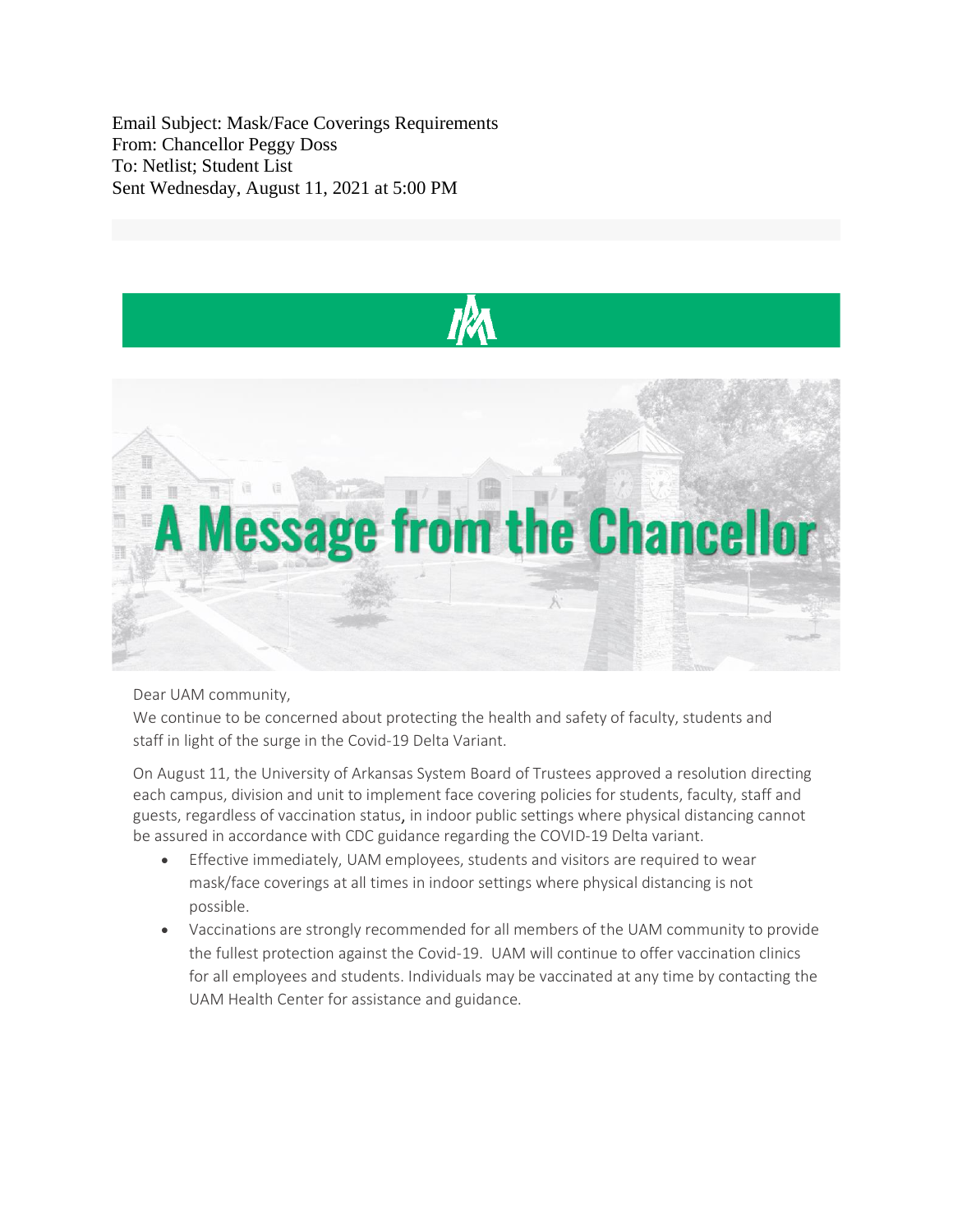• Disinfectants will be made available in all buildings and hand sanitizing stands are in place at building entrances. The UAM custodial staff will continue to frequently sanitize all building spaces.

More information about the Delta variant and CDC recommendations are available at [https://www.cdc.gov/coronavirus/2019-ncov/index.html.](https://www.cdc.gov/coronavirus/2019-ncov/index.html)

We will continue to update you with additional guidance and information regarding health guidelines and legal developments.

Thank you in advance for your cooperation and support as we continue to strive to keep Weevil Nation safe and healthy.

**Peggy M. Doss, Ed.D. Chancellor University of Arkansas at Monticello**

Attachment below.